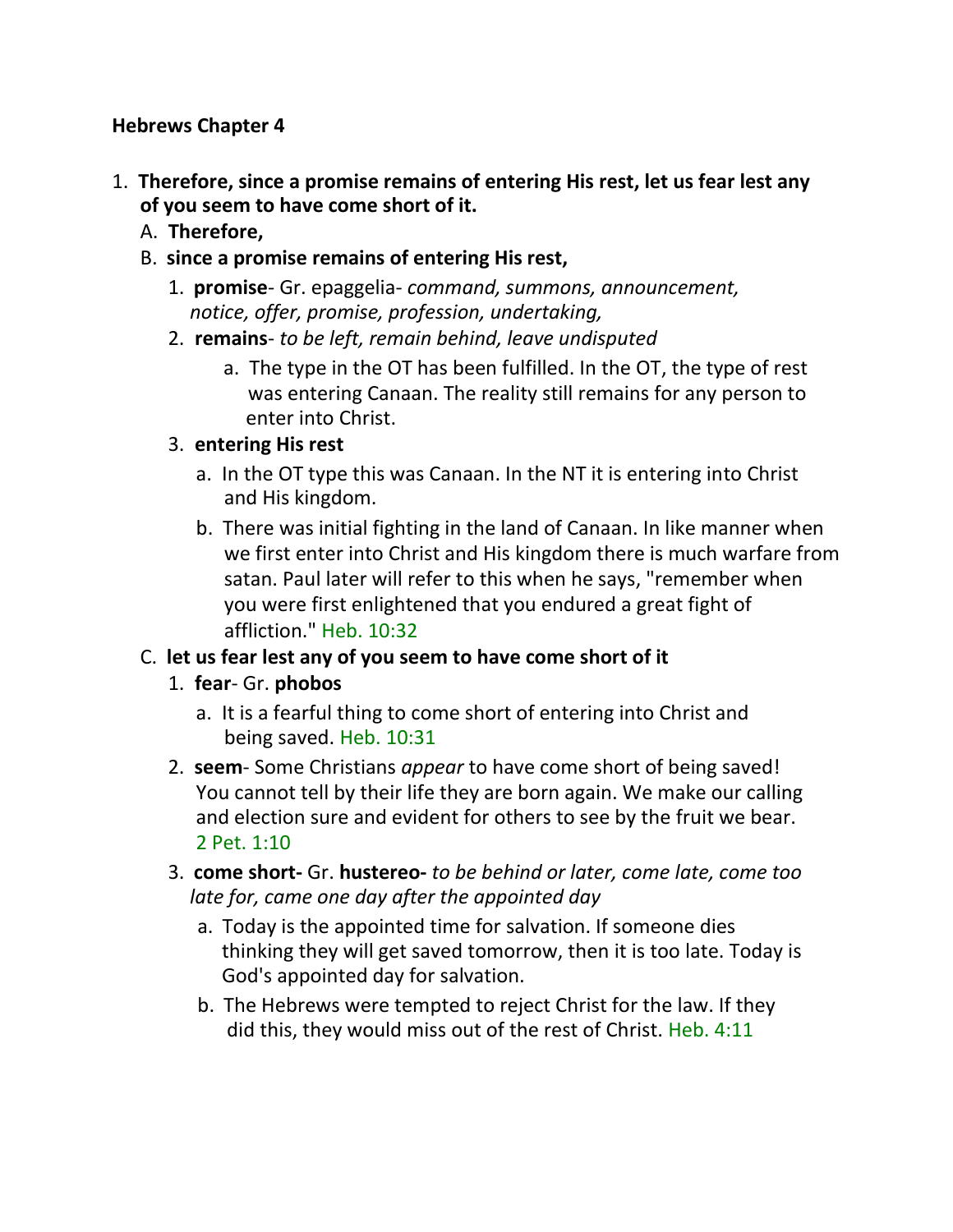- 2. **For indeed the gospel was preached to us as well as to them; but the word which they heard did not profit them, not being mixed with faith in those who heard** *it.*
	- A. **For indeed the gospel was preached to us as well as to them;**
		- 1. **gospel preached** Gr. **euaggelizo** *herald the good news or message*
		- 2. **to us**
			- a. In this age of grace
		- 3. **as well as to them**
			- a. to Israel
			- b. The gospel was preached to Israel!
				- i. The gospel was preached to Abraham.  $Gal. 3:8$  The gospel was that in Abraham's seed [Jesus Christ] all the world would be blessed. This was preached to each generation after Abraham to Israel.
				- ii. The law preached the gospel in the fact that all of the furnishings of the tabernacle and temple, and all the sacrifices pointed to Jesus and what He would do.

## B. **but the word which they heard did not profit them,**

- 1. **word** Gr. **logos**
- 2. **profit** Gr. **ophelo** *to be of use or service, receive help or succor, derive profit or advantage, to derive benefit from*
	- a. The word taken in and mixed with faith will bring profit. 2 Tim. 3:16, Acts 20:20, 1 Tim. 4:15

## C. **not being mixed with faith in those who heard it.**

1. **being mixed**- Gr. **sugkeranummi**- *mix, blend with, commingle, coalesce* a. When you make a cake, you must mix the dry ingredients with the wet ingredients. You must use a whisk or some instrument to mix them. We must mix the Word [dry ingredient] with faith [wet ingredient] for it to profit us. What do we use to mix these? We use our tongue to confess the Word. The tongue is our instrument to mix the Word with faith. There is a confession unto faith, and then the confession of faith. When we confess the Word, we hear the Word. Faith comes by hearing, and hearing by the Word of God. Rom. 10:17 Once faith is stimulated, then we release that faith with the confession of faith. That is where we will see the profit in the natural realm.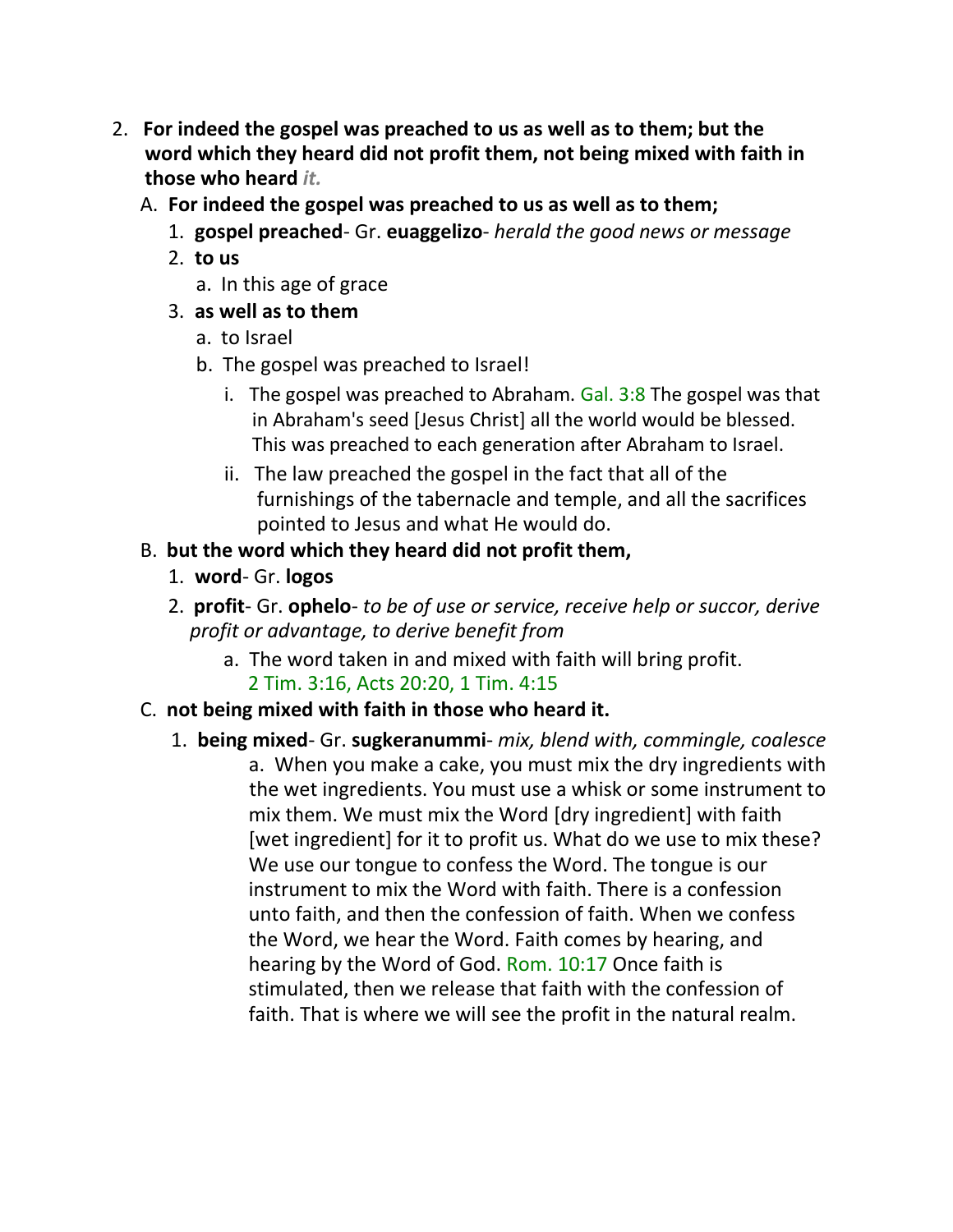#### 2. **with faith**

- a. The law is not of faith. Gal. 3:12 The law is about doing, not believing. Grace involves believing in what the Lord has done.
- b. The Hebrews were not mixing faith with the Word. They were trying to do the Word without first believing the Word. We can only do the Word if we first believe the Word. The Word can only be lived out by faith and in the empowering of the Holy Spirit.
- c. Today Universalism is being re-packaged. Those that preach it say that what Jesus did will profit all men irrespective of if they believe or not. This is in direct violation of the Word of God! It contradicts this verse. You must mix faith with the gospel before it will profit you!
- 3. **For we who have believed do enter that rest, as He has said: "SO I SWORE IN MY WRATH, 'THEY SHALL NOT ENTER MY REST,' " although the works were finished from the foundation of the world.**
	- A. **For we who have believed do enter that rest,**
		- 1. **have believed** Gr. **pisteuo** *trust, put faith in, rely on a person, thing, or statement, entertain a confident opinion, feel confident that a thing is, will be, or has been.*
		- 2. **enter that rest**
			- a. That rest is the rest of entering into Christ and His finished work.
	- B. **as He has said:**
		- a. Faith comes from what He has said.
	- C. **So I swore in my wrath**
		- 1. **swore** Gr. **omnuo-** *to affirm, promise, threaten, with an oath*
		- 2. **wrath** Gr. **orge** *natural impulse or propensity, hence, temperament, disposition, mood*
			- a. God has an innate response of wrath towards sin. On the cross Jesus took the fullness of that innate wrath and extinguished it. This is called propitiation. God's wrath has been propitiated through His sacrifice and death on the cross.
			- b. Because of this, God's innate essence of love and goodness are always towards us! God is not mad at you, no, He is not even in a bad mood!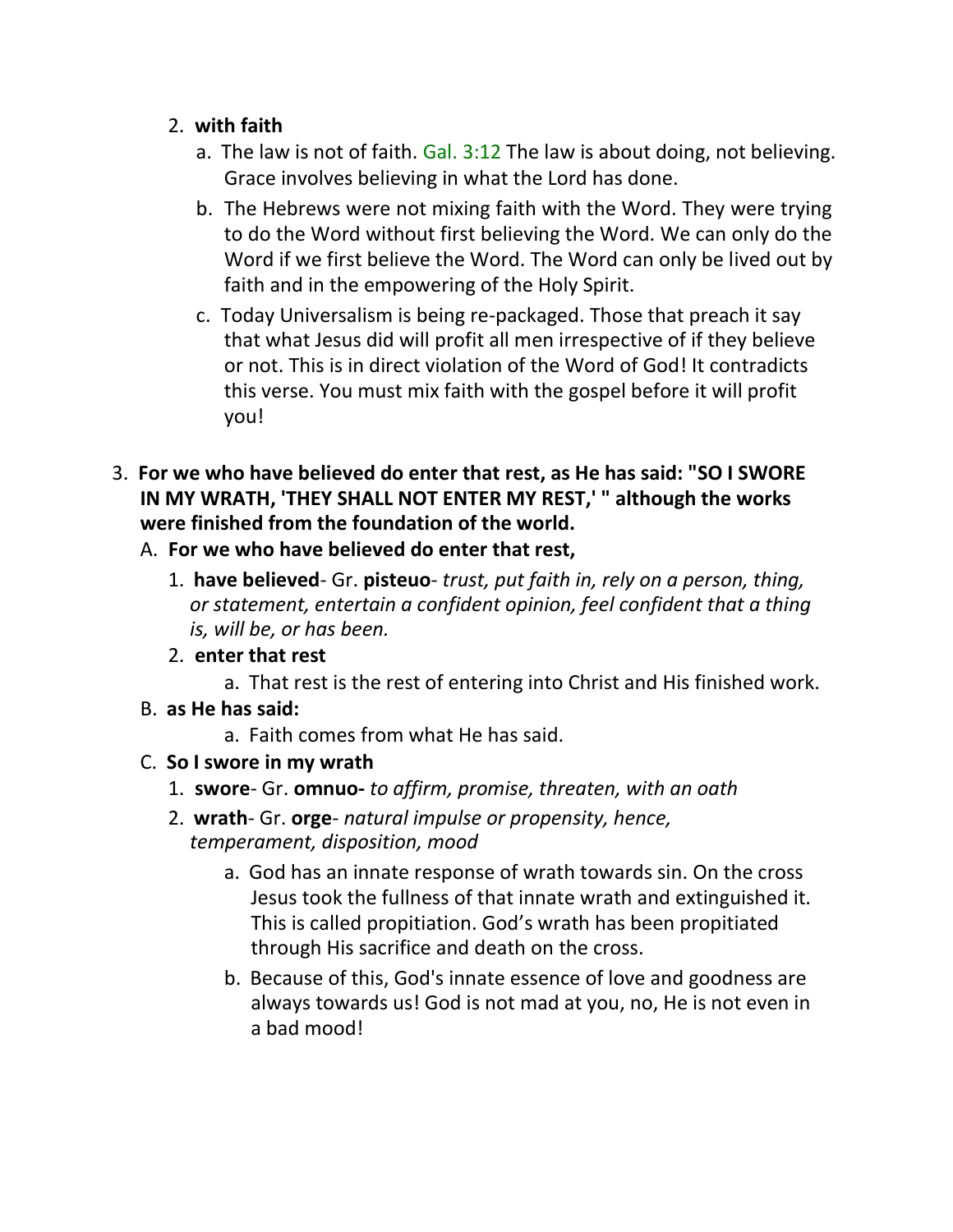## D. **they shall not enter my rest**

## 1. **enter my rest**

- a. This is the rest of Christ. Christ came to do a work and He did it perfectly. He fully satisfied God's holy nature by fulfilling all of the law and all the broken justice, our sins had occurred. Jesus rose from the dead and was seated by the Father. Jesus is now seated. He is resting. As believers, we were raised up with Him and were seated with Him. We are to rest in His finished work.
- E. **although the works were finished from the foundation of the world**
	- 1. **works** Gr. **ergon**
	- 2. **finished-** Gr. **ginomai** *have become into being*
	- 3. **foundation** Gr. **katabole** *throwing or laying down, founding*
		- a. How were God's works already come into being from the foundation of the world? They came into being when God spoke forth His word. When God speaks it is settled and done.
		- b. Jesus Christ was the Lamb slain from the foundation of the world. When God spoke forth what His Son would do, it was done and settled! 1 Pet. 1:20, Rev. 13:8
		- c. God speaks the end from the beginning. He calls those things that are not [as of yet], as though they were. Rom. 4:17
	- 4. **world** Gr. **kosmos** *an apt and harmonious arrangement or constitution, order, the world, the universe.*
- 4. **For He has spoken in a certain place of the seventh** *day* **in this way: "AND GOD RESTED ON THE SEVENTH DAY FROM ALL HIS WORKS"**
	- A. **For He has spoken in a certain place of the seventh day in this way:**
		- 1. **certain place**
			- a. When this phrase is used it does not mean that the writer had no idea where the passage was. It means that it is so well known that it is not necessary to cite the source. The place where it was written was certain. The writer and his Jewish hearers knew full well it was in Genesis.
		- 2. **in this way**
			- a. This shows the familiarity with the passage to give a direct quote.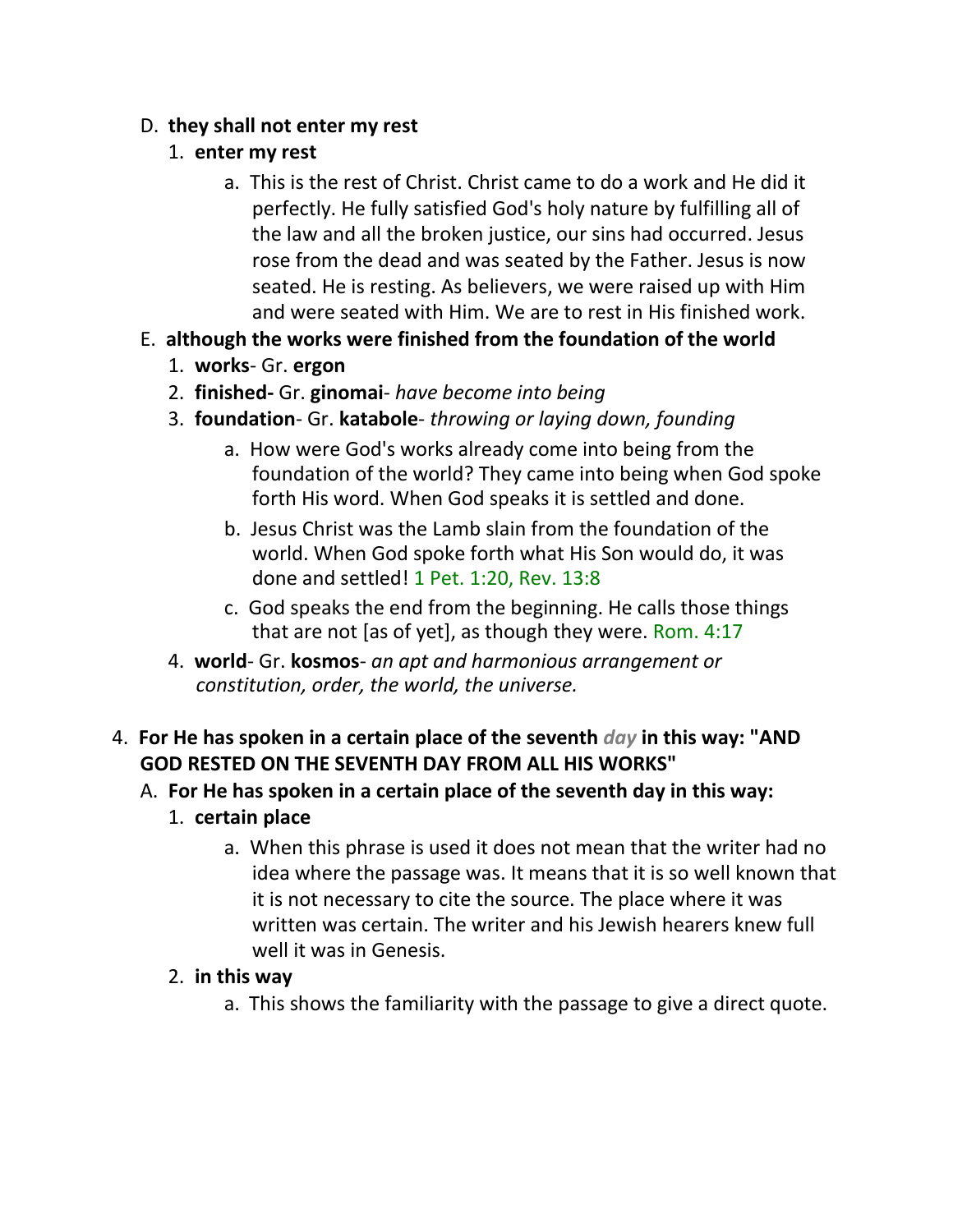## B. **And God rested on the seventh day from all His works.**

## 1. **God rested**

- a. God rested not because He was tired, but because all His works were finished.
- b. God rested in Genesis. However, in Jesus' ministry He said that He was working, and His Father was also working. What got the Father back up from his rest in Genesis to start working again? It was the fall of man. After the fall of man, God started working His redemption plan to bring Christ forth. Jesus finished the work the Father gave Him, and He ascended and sat down with His Father.
- c. Now the Father and Jesus are resting, and the Spirit is working!
- d. The Spirit is now at work bringing revelation of the finished work and drawing men and women to salvation.

## 2. **seventh day**

- a. **seven** the number seven speaks of completion or perfection.
- 3. **all His works**
	- a. This was His works of creation. However, His works of creation also represent in type, His works of redemption.
	- b. God started His works by speaking forth light. God did this spiritually when we were born again. Light shown in the darkness, to give the light of the knowledge of God, in the face of Jesus Christ. Jesus is the light of world. 2 Cor. 4:6
	- c. The first three days of creation He formed a new creation, in the second two days he filled that new creation. God does this by the new birth and then the infilling of the Holy Spirit.

# 5. **and again in this place: "THEY SHALL NOT ENTER MY REST."**

## A. **and again in this place:**

1. Again, this phrase is used because the location is well known to the readers.

## B. **They shall not enter my rest**

- 1. When God repeats Himself, it is for emphasis and because some do not believe it.
- 2. The fact of the matter is that if someone does not believe upon Christ, they will not enter Christ or experience salvation rest.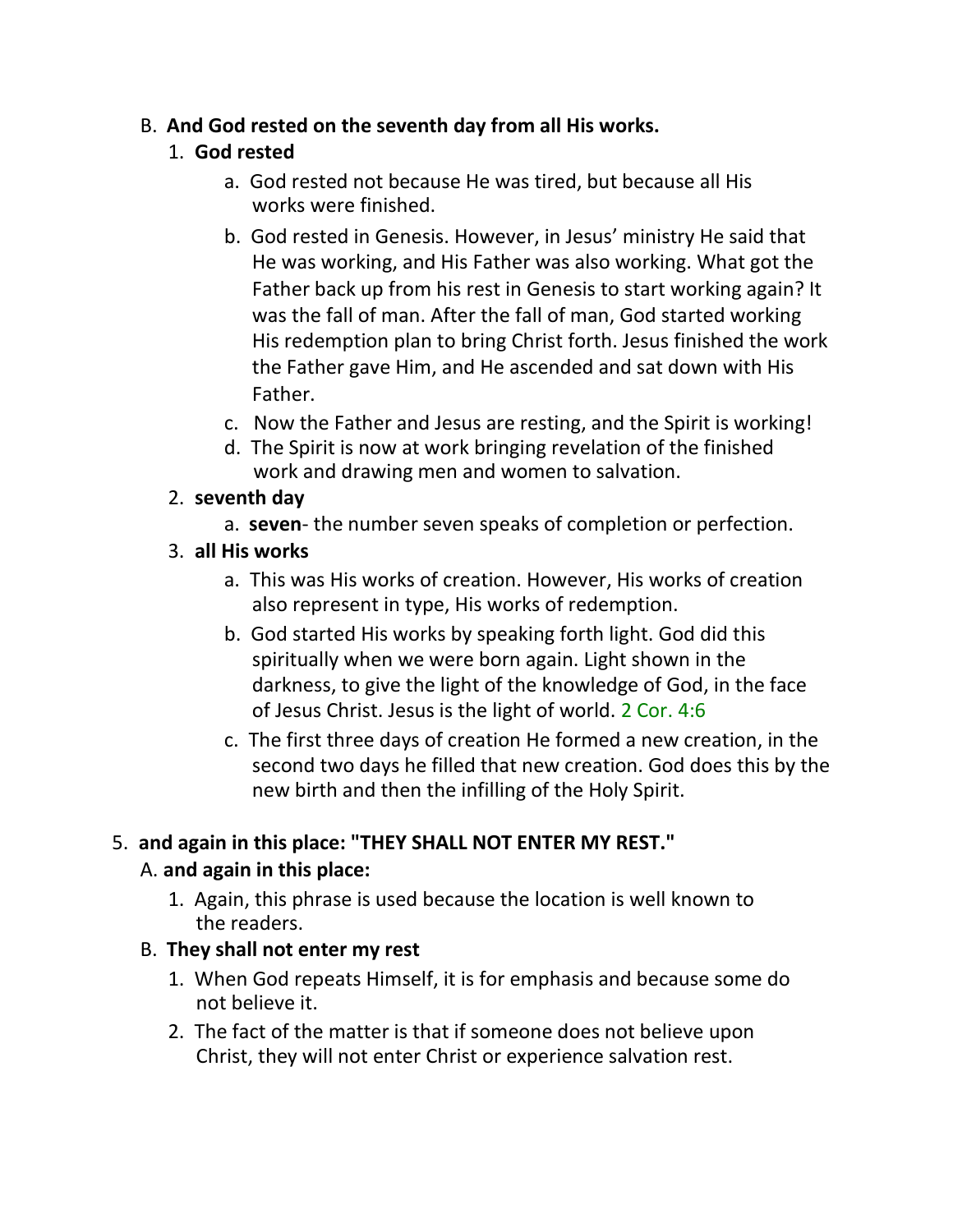- 6. **Since therefore it remains that some** *must* **enter it, and those to whom it was first preached did not enter because of disobedience,**
	- A. **Since therefore it remains that some must enter it,**
		- 1. **remains** Gr. **apoleipo** *to leave, to leave behind*
			- a. Canaan was a type of entering Christ. God left that type [Canaan] behind and offers us the reality which is to enter Christ. Just like there was a time of conflict upon entering Canaan, so it is with us after we enter Christ and live the rest of our days on Earth. However, there will come a time when we will enter the complete rest that is in Christ. We will be out of this body and all that is of the world will be out of us. We will experience total and perfect rest in Christ.
			- b. The offer of God's rest still remains today. There will come a time when the offer is no longer valid. Once you die, the offer is no longer valid. It is given for man to die once, and then face the judgment. Heb. 9:27 You do not get a second opportunity after you die to receive Christ. You must do it in this life.

## B. **and those to whom it was first preached did not enter because of disobedience**

## 1. **first preached**

a. This was Israel. The law was a schoolmaster sent to teach and lead Israel to Jesus. Israel refused in unbelief. The gospel was preached in the law in type. You could see the gospel in the tabernacle, temple, High Priest office and garments, and the all the sacrifices.

## 2. **did not enter**

- a. Israel did not enter Canaan. Those who disbelieve the gospel will not enter Christ. Universalists say that all people are in Christ because of His death for them. However, we see that Israel did not enter the type of Christ because of unbelief, and it is so with the reality. No one will enter Christ that does not believe upon Him and put their trust in Him.
- 3. **disobedience-** Gr. **apeitheia** *to be unpersuaded of, not to believe, disobedience*
	- a. Disobedience is rooted in unbelief. In the NT, these two, unbelief and disobedience are used interchangeably. It is the case in this Book. Heb. 3:18-19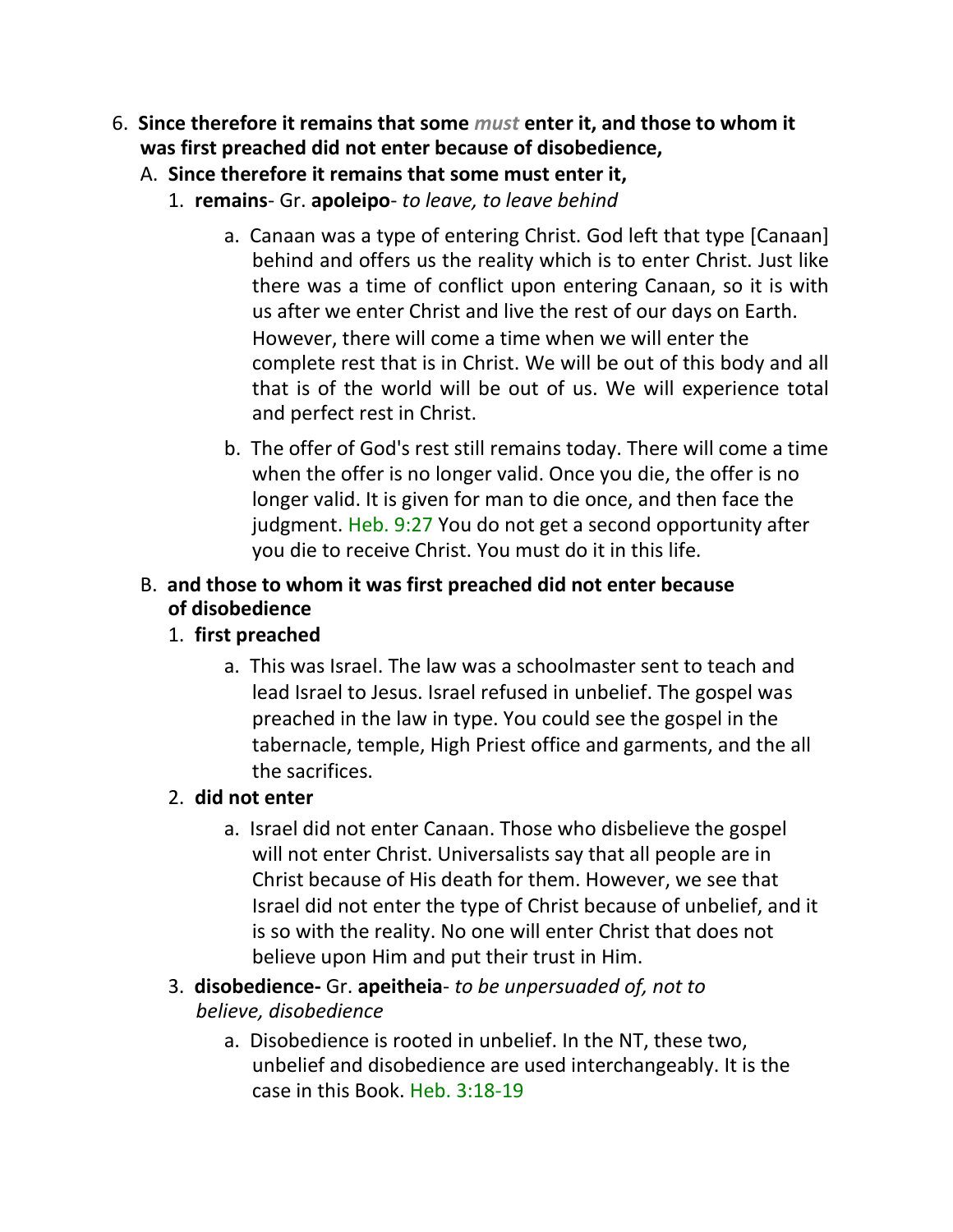- 7. **again He designates a certain day, saying in David, "TODAY," after such a long time, as it has been said: "TODAY, IF YOU WILL HEAR HIS VOICE, DO NOT HARDEN YOUR HEARTS."**
	- A. **again He designates a certain day**,
		- 1. **designates** Gr. **horizo** *to define to mark out the boundaries or limits (of any place or thing); that which has been determined, acc. to appointment, decree to ordain, determine, appoint*
		- 2. **certain day**
			- a. God has a certain day. That day is the day of salvation. That certain day is now. You have been given today as a certain day in which you may receive salvation. Tomorrow is not certain. Right now, is certain. The time is now to get saved, get healed, get delivered, and be set free! It is certain!

## B. **saying in David,**

- 1. This is another way of saying "in the Psalms" which in large part David wrote.
- 2. This also means that God was speaking in David. A called minister of God must realize that effective ministry of God's Word comes by God speaking in that minister. If a minister trusts in his own ability to minister the Word it will be information to people's heads. If he trusts in the anointing to do the teaching in and through him then power will be released, and transformation will take place! 1 John 2:27

## C. **Today,**

- 1. Now faith is … Heb. 11:1
- 2. There is no more important day than today. You can only receive from God today. You cannot receive something yesterday or tomorrow. It must be now.

## D. **after such a long time,**

1. About 2000 years at the time of this writing. This is when God first promised rest to Abraham. Today it has been about 4000 years!

## E. **as it has been said,**

1. What has been said is settled. You need to rest in what has been said by God.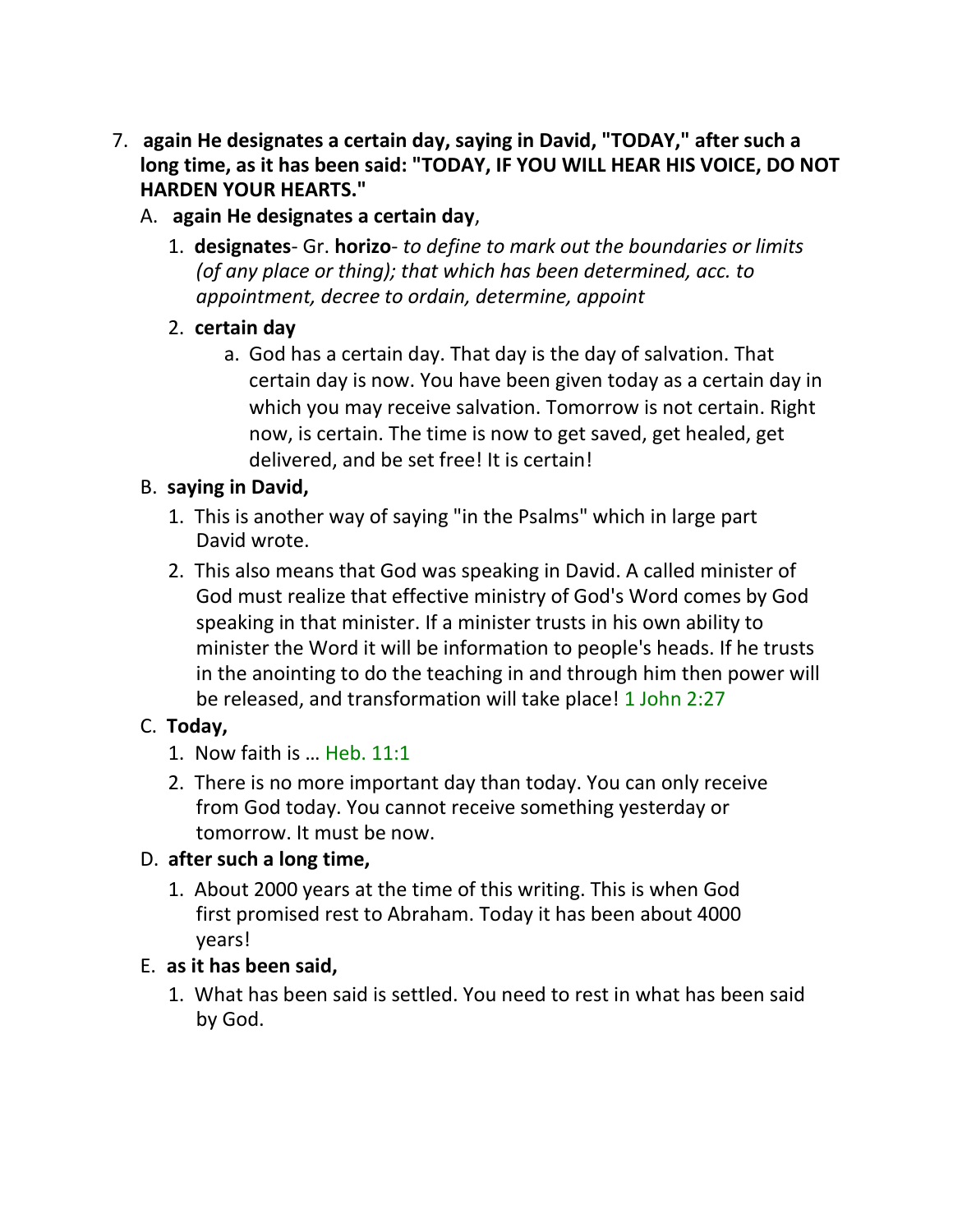## F. **Today,**

1. Here we have this word repeated and thus emphasized. The Hebrews were waiting for the coming Messiah. Paul was showing that Jesus already provided salvation and ultimate rest for the people of God. They had to believe and receive it now, today.

## G. **If you will hear His voice,**

1. Again, God's voice is heard in His words. Have you heard His voice lately? Have you spent time in His Word lately?

## H. **do not harden your hearts**

1. Our heart is hardened to what we do not consider or give our attention to. The Hebrews had neglected the words of the gospel and the New Covenant and went into works mode. They neglected the Word of God, therefore, they had regressed and needed to be taught all over again the beginning principles of God. Heb. 5:12

## 8. **For if Joshua had given them rest, then He would not afterward have spoken of another day.**

## A. **For if Joshua had given them rest,**

- 1. **Joshua** Gr. **Iesous** *Joshua is the OT form of the NT Jesus.*
- 2. Joshua was a type of Jesus. He took the people into the Promised Land. However, Joshua was not a perfect type of Jesus. He was not able to conquer all the land and all of the people did not experience rest. Jesus did a perfect work and provided complete rest for all His people. For most, this rest will be experienced after physical death. However, it does not have to be that way! We can live in victory and rest here in this life, today!

## B. **then He would not afterward have spoken of another day**

## 1. **another day**

a. The gospel day [the age of grace] we live in.

## 9. **There remains therefore a rest for the people of God.**

## A. **remains**

1. We are to live off of the remains of God! Salvation remains, healing remains, prosperity remains, victory remains...

## B. **a rest**

1. This means we do not strive for these. We receive these by faith.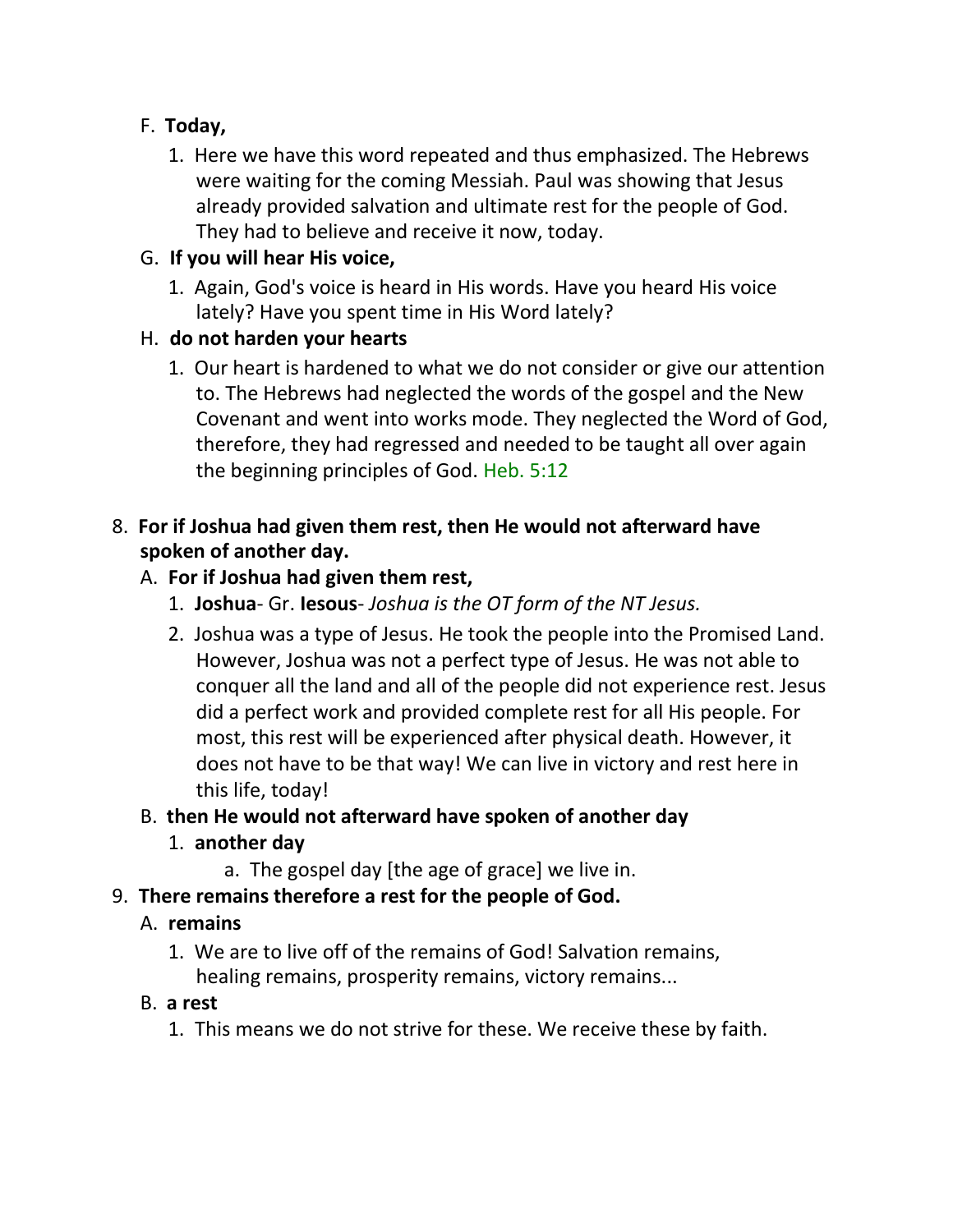## C. **people of God**

- 1. **people** Gr. **laos** *the covenant people of God*
- 2. We are in a covenant of grace. We rest by faith in God's grace.

#### 10. **For he who has entered His rest has himself also ceased from his works as God** *did* **from His.**

#### A. **entered**

1. Rest must be entered into. Rest can only be entered into when all self- striving ceases.

## B. **His rest**

- 1. Rest is mentioned 9 times in this chapter. 9 stands for the ministry of the Holy Spirit. It is the Holy Spirit that gives us rest. He is our empowerment. Not by might, not by power, but by My Spirit says the Lord!
- 2. We enter Christ' rest by faith. Jesus is seated and resting. We have been seated with Him. Eph. 2:6 His Word and Spirit are now working while He rests. We can speak God's Word, and the Word and Spirit will work for us while we rest.
- C. **ceased-** Gr. **katapauo** *to make quiet, to cause to be at rest, to grant rest to lead to a quiet abode; to still, restrain, to cause (one striving to do something) to desist*

## D. **his works**

1. We cannot trust in our works and experience His rest. We need to exchange works - ours for His! He who enters HIS rest must cease from HIS works.

## E. **as God did from His**

1. God created the heavens and the earth, and then He rested. His Word was then working for Him. All things even to this day are held together by the Word of His power. Heb. 1:3

## 11. **Let us therefore be diligent to enter that rest, lest anyone fall according to the same example of disobedience.**

## A. **Let us therefore be diligent to enter that rest,**

- 1. **diligent** Gr. **spoudazo** *to hasten, make haste; to exert one's self, endeavor, give diligence*
- 2. **that rest**
	- a. In this chapter we read His rest, my rest, and now that rest.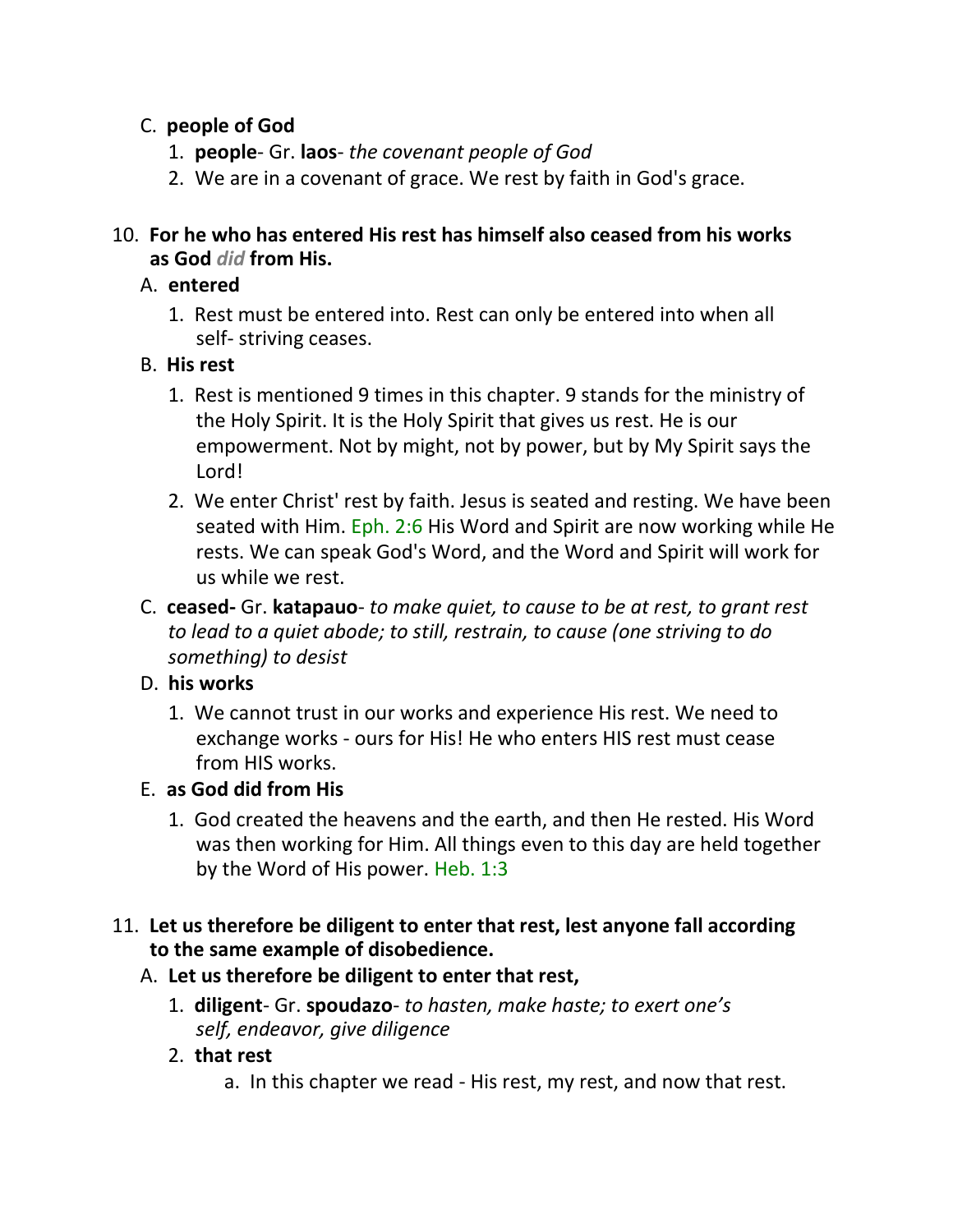- B. **lest anyone fall according to the same example of disobedience.**
	- 1. **fall** Gr. **pipto** *to descend from a higher place to a lower, to fall (either from or upon) to be thrust down*
		- a. To fall from grace is to fall from the higher power of grace to the lower place of the flesh.
	- 2. **example** Gr. **hupodeigma** *to place as an exhibit under the eyes- a sign suggestive of anything, delineation of a thing, representation, figure, copy, an example: for imitation, or for a warning, of a thing to be shunned; sign, token, indication, illustration, picture showing how something is to be done,*
	- 3. **disobedience** Gr. **apeitheia** *unpersuasion*
- 12. **For the Word of God** *is* **living and powerful, and sharper than any two-edged sword, piercing even to the division of soul and spirit, and of joints and marrow, and is a discerner of the thoughts and intents of the heart.**

#### A. **For the word of the God is living and powerful,**

- 1. **For** *a connective word from the last verse*.
	- a. The use of "for" means that the thought in this verse is connected to the thought in the previous verse. In the previous verse it says to strive to enter into rest. One might think that if I enter into rest then what about the work that needs to be done. Rest does not mean that you are inactive naturally. It means you are resting spiritually in the person and work of the Lord Jesus.
	- b. If we are resting spiritually, then how will work get done spiritually speaking? It is done by and through the Word of God!
	- c. God created the universe with the word of faith. When He finished with creation He rested. We know that everything in the universe is now being held together by the Word of His power! Heb. 1:3 God rested while His Word worked!
	- d. What does it mean we are resting in Christ? It means we are resting in the Word of God working for us spiritually and naturally.
- 2. **word-** Gr. **logos** *a word or utterance*. *Biblically speaking it is the entirety of the Word of God. It is the complete utterance of God found in the person of Jesus Christ.*
	- a. There are two main words for word in the Bible- **logos and rhema**
	- b. Logos is the Word of God in its entirety.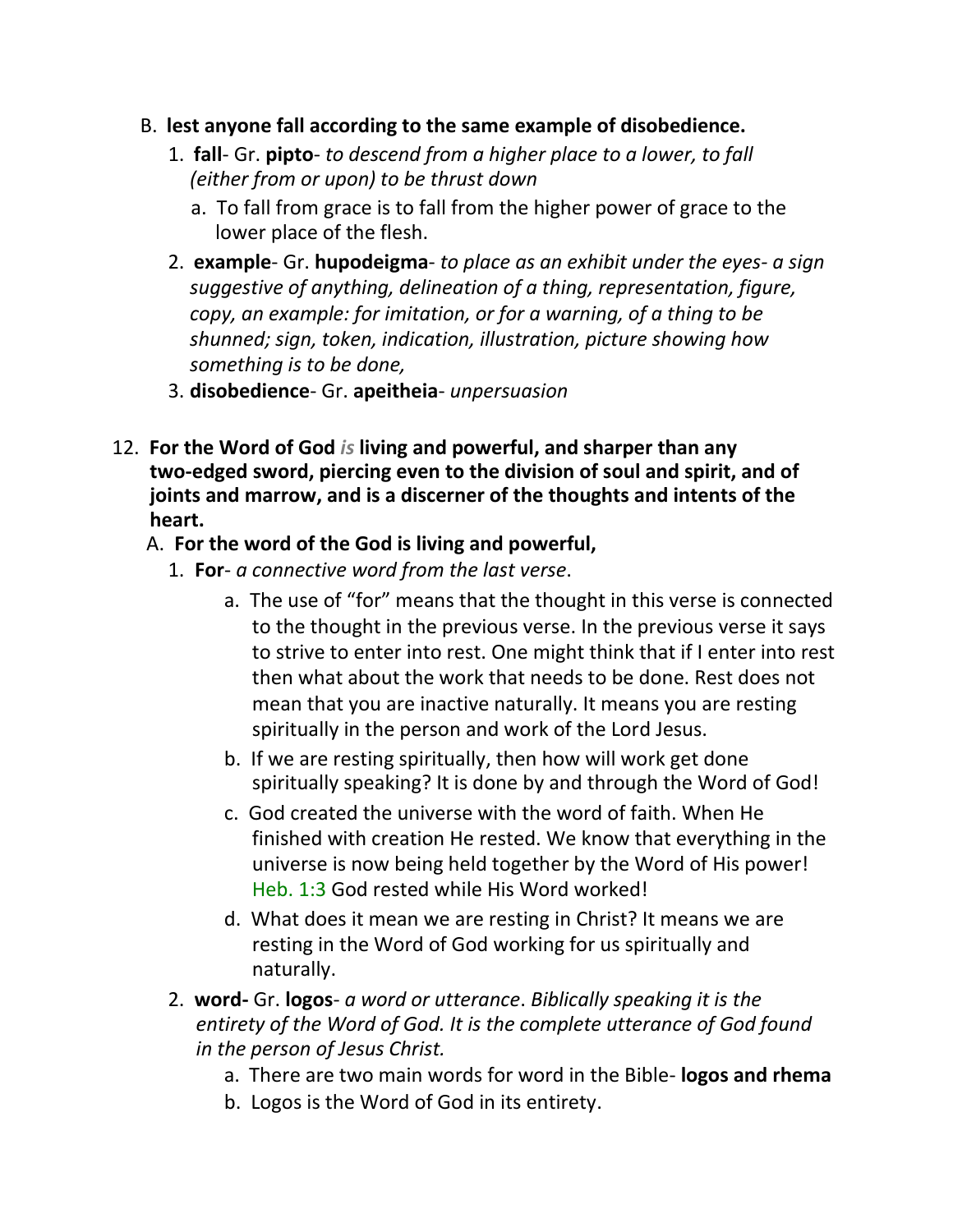- c. Rhema is an utterance from the Logos that is quickened to our heart. Some has said that the Logos is dead word, and rhema is living word. This is not true! We see here that the Logos is alive and active. However, it becomes alive in our heart when rhemarevelation- enters our heart.
- 2. **living** Gr. **zao**
	- a. The Word of God is alive. The word of men is dead.
- 3. **powerful-** Gr. **energes** *active, effective, strong,*
	- a. The Word is strong and effective. No word from God is without power! Luke 1:37 [Lit. translation]
- B. **and sharper than any two-edged sword,**
	- 1. **sharper** Gr. **tomoteros**-*cut, used of a surgeon, prune vines, cut from one into two, cut the branches off the fig-tree, part off, mark off*
		- a. This word was used of pruning vines and cutting away a fig tree. The vine represents our spirit, the fig tree represents our flesh. The sword of the Spirit cut one from the other into two sections.
	- 2. **two-edged** Gr. **distomos** *double-mouthed, of a weapon, two-edged*
		- a. The sword of the Word of God always has two edges. One side speaks of our vertical relationship with God, and the other our horizontal relationship with others.
		- b. One side cuts through and reveals who we are in the spirit. The other side cuts through and reveals what is of the flesh in our life.
		- c. Is. 49:2- In this messianic passage, Jesus is prophesied to have a mouth as sharp as a two- edged sword. When Jesus returns, He will defeat satan, the Anti-Christ, and all the armies of the earth with the sharp two-edged sword that will proceed out of His mouth! Rev. 19:15, 21
		- d. Rev. 1:16, 2:12, 16- Jesus has the sharp two-edged sword.
		- e. Eph. 6:17- We have the two-edged sword! If Jesus is going to defeat satan, the Anti-Christ, and all the armies of the earth when He returns with the two-edged sword, guess what it will do for you if you use it against the enemy and the situations you are facing! Is. 49:6
		- f. When Peter preached the first sermon, the people were cut to the heart. Acts 2:37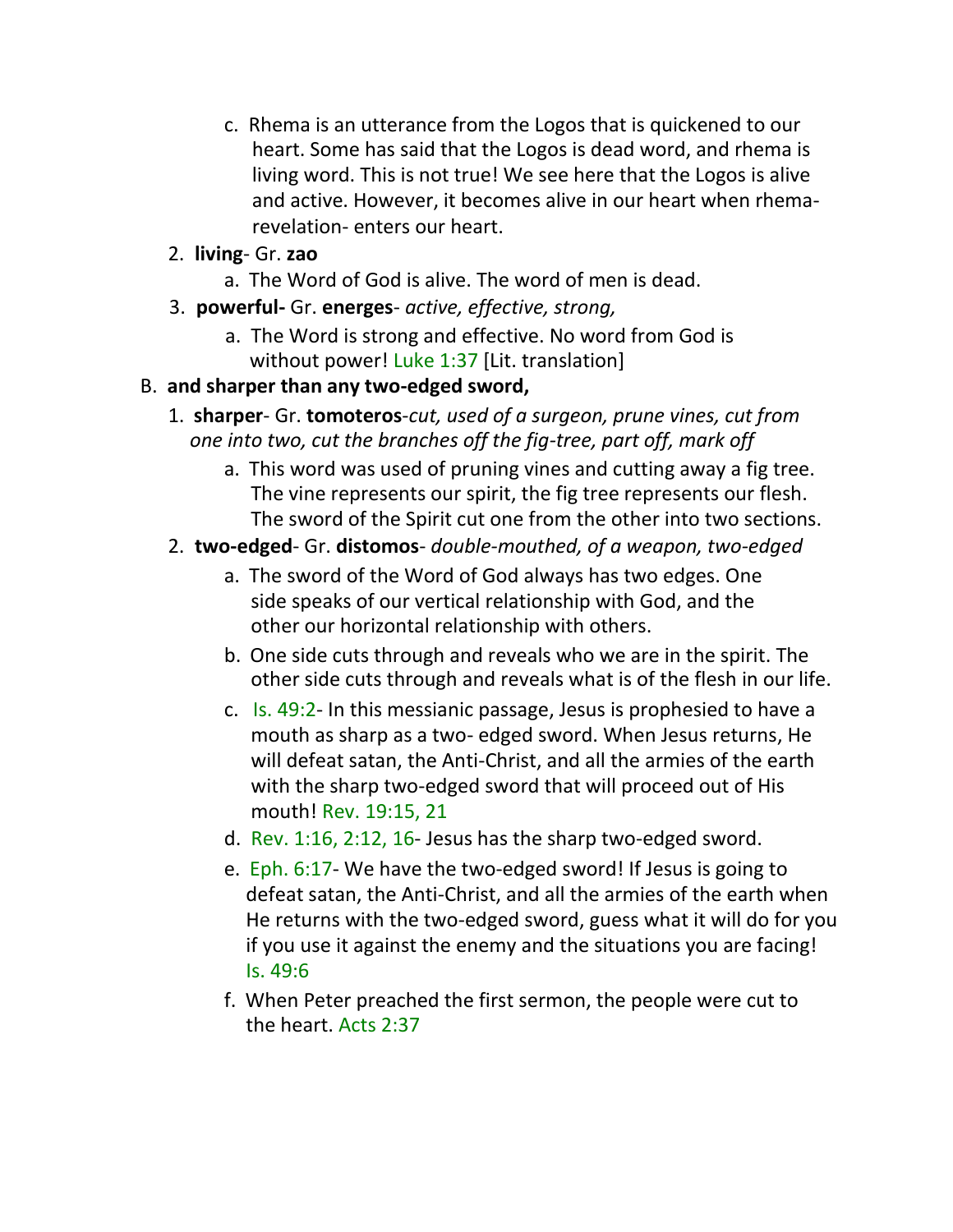- g. When Joshua was about to go into the Promised Land to fight, he met the Lord Jesus Christ in pre-incarnate form. He was carrying a sword. Joshua bowed and worshipped at the feet of Jesus and then got up and won the battle with the Lord's sword- His Word to him.
- 3. **sword-** Gr. **machaira** *short roman sword with two edges.*
	- a. Paul could have used other ancient swords to describe the Word of God. He did not choose:
		- 1a. The **rhumphia** The sword that was so long and heavy that it left you off balance when you swung it. This sword was not used to describe the Word of God. The Word of God will never leave you off balance.
		- 2a. The **dolon** The sword that was hidden in a sheaf. It was disguised as being something else like a walking cane. This sword was not used to describe the Word of God. The Word of God is not secretive or filled with double meanings that are deceptive.
		- 3a. The **akinacase** the ceremonial sword only used in ceremonies- This sword was not used to describe the Word of God. The Word of God is not to be a decorative piece in your house only used on special occasions like Easter and Christmas.
		- 4a. Paul used the Roman sword- the **machaira** to describe the Word of God. This was a small sword with two sharp edges that could be swung both ways and in balance. It was also so usable, it was used in everyday routines such as shaving, eating, etc. The Word of God is to be used in every part of our life. It will never leave you off balance. It is truth and brings simple clarity to all things.
- C. **piercing even to the division of soul and spirit,**
	- 1. **piercing** Gr. **diineomai** *go through, penetrate,*
	- 2. **division** Gr. **merismos-** *dividing, division, partition,*
		- a. There is a difference between your soul and spirit. They are distinctly different. The Word of God is the only thing that can separate them. These two comprise of your heart. Before someone gets saved they have a single heart towards evil and away from God. When someone gets saved, the Sword of the Spirit cuts away the soul and flesh from the spirit, and the spirit is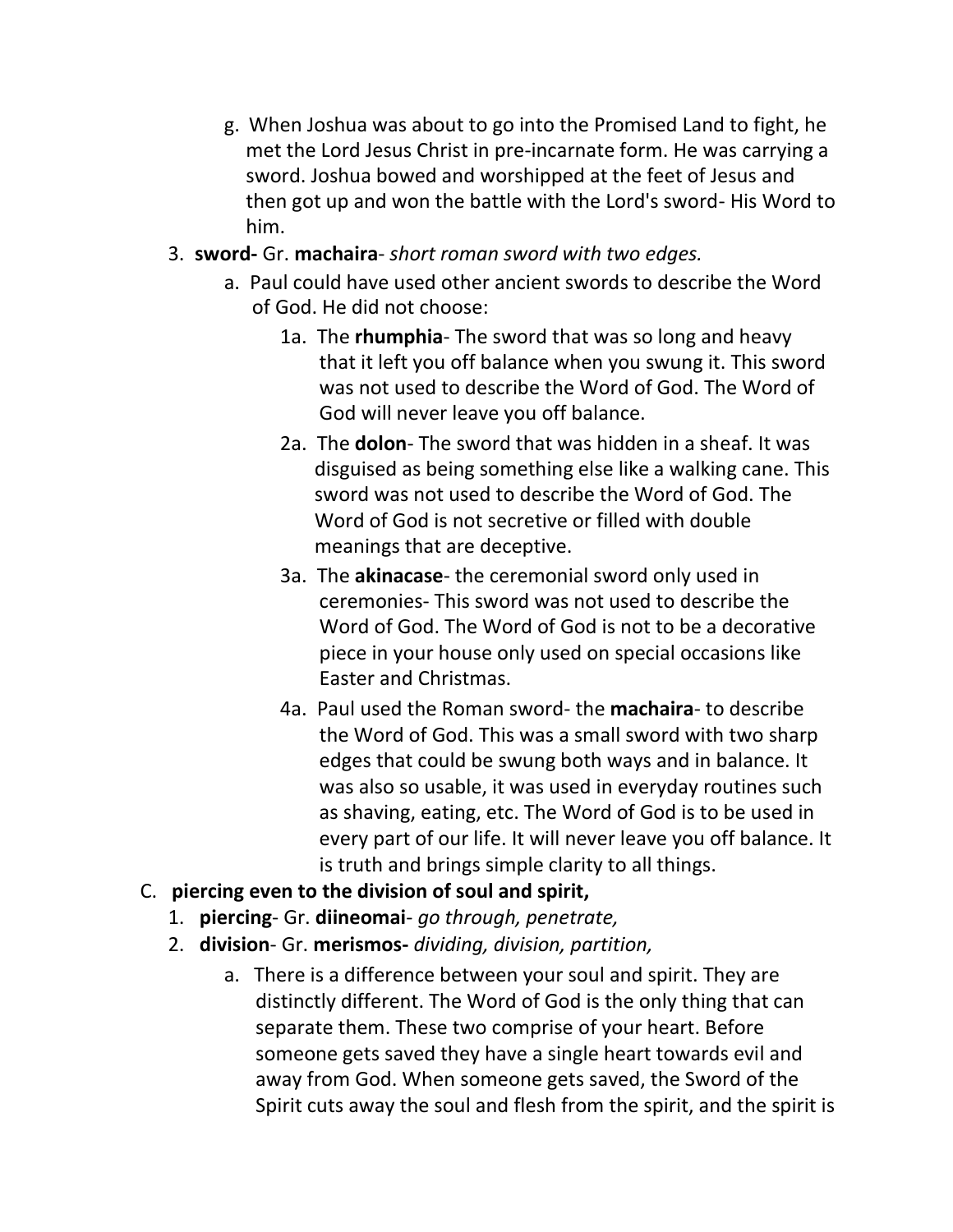recreated new, in Jesus' image, and then is sealed. At salvation a Christian receives a divided heart! Their spirit is towards God and their soul is still towards evil. One of the goals of the Christian life is to have a single heart again, this time towards God. We are to renew our minds and souls to the Word of God, which will align with our spirit.

- 3. **soul** Gr. **psuche** *rational soul- mind, will, and emotions*
- 4. **spirit** Gr. **pneuma** *the animating part of our being*

## D. **and of the joints and marrow,**

- 1. **joints** Gr. **armos-** *a joining, joint*
	- a. Joints are correlated with the soul. A joint is a connector of two things. The soul connects our spirit and body together.
- 2. **marrow** Gr. *marrow, fat, inmost part,*
	- a. The marrow is correlated with the spirit. The marrow is life giving. Our spirit gives life to our soul and body.

## E. **and is a discerner of the thoughts and intents of the heart**

- 1. **discerner** Gr. **kritikos-** *to be a critic*, *able to discern, critical, of or for judging,*
	- a. Many have come to the Word to examine it, but instead find themselves being examined by the Word!
- 2. **thoughts** Gr. **enthumesis** *consideration, esteem, reflection, idea, conception,*
	- a. This deals with the thoughts of our mind.
- 3. **intents-** Gr. **ennoia** *act of thinking, reflection, cogitation, notion, conception, intent,*
	- a. This deals with the intents of our spirit. Once we are born again the intents of our heart are for good. This is why Paul in Romans 7 said that he wanted to do good but did not know how to fulfill his good intentions. He was trying to fulfill those good intentions by the strength of his soul, by using will power, instead of faith. We need our intentions carried out by the power of God not our will power.

## **(ESV) To this end we always pray for you, that our God may make you worthy of His calling and may fulfill every resolve for good and every work of faith by His power,**

b. God knows the intents of our heart. 1 Chron. 28:9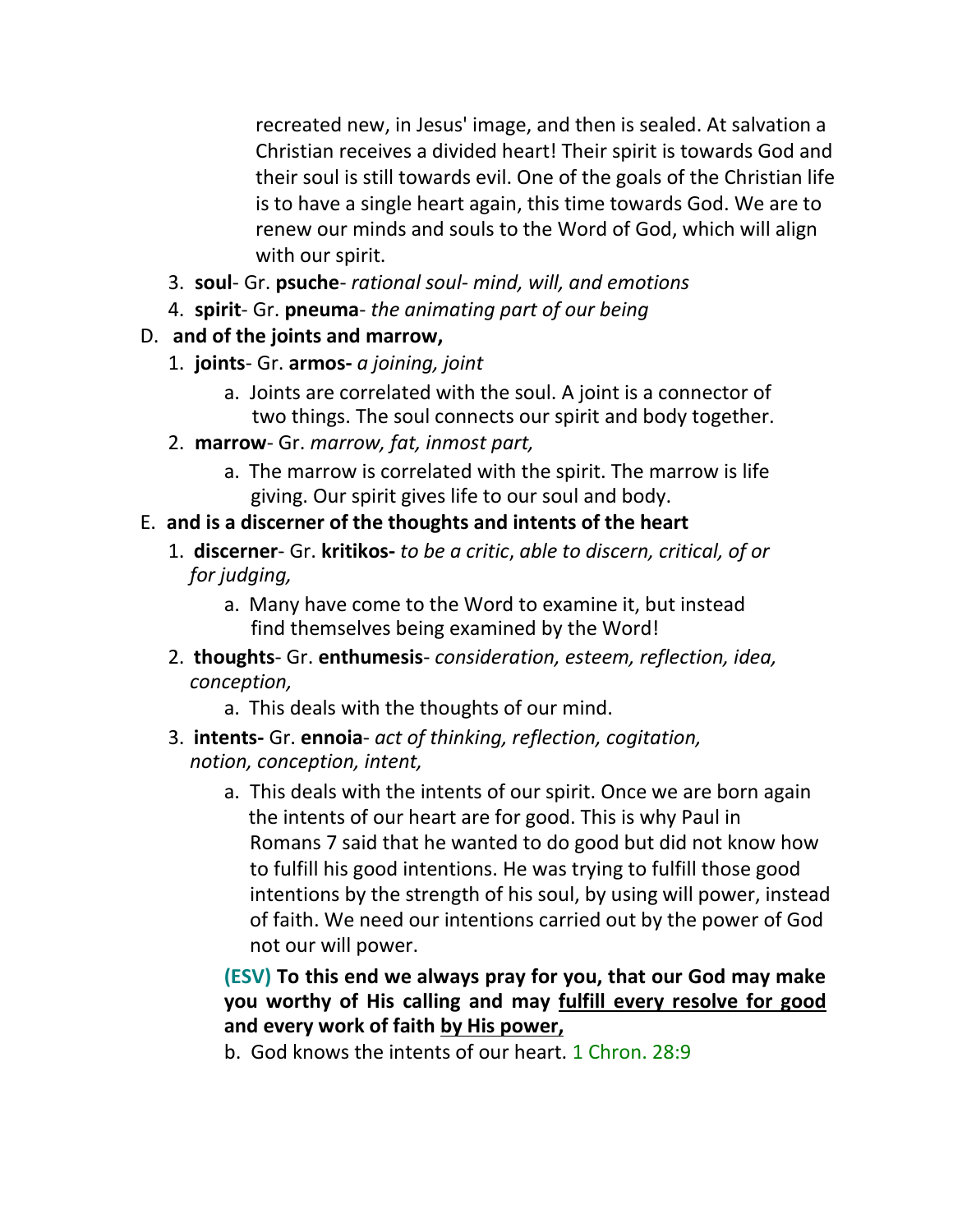- 4. **heart** Gr. **kardia** *the inner man comprised of soul and spirit*
	- a. The heart is the inner man which is made up of the soul and spirit. It can only be divided and discerned by the Word of God. When the word heart is used in the Bible, you must look at the context to see if the spirit or soul is being addressed.
- 13. **And there is no creature hidden from His sight, but all things** *are* **naked and open to the eyes of Him to whom we** *must give* **account.**
	- A. **And there is no creature hidden from His sight,**
		- 1. **creature** Gr. **ktsis** *founding, settling, created thing,*
		- 2. **hidden-** Gr. **aphanes** *unseen, unnoticed, secret, obscure, concealed,*
			- a. Often people think they are hidden and unseen. There is one that always sees everything, which is God.
		- 3. **from His sight** Gr. **enopion** *from His presence*
			- a. God is omni-present. He is everywhere and knows and sees everything. God knows the hearts of men. 2 Chron. 6:30, Ps. 7:9, Ps. 33:13-15, Ps. 44:21, Ps. 139:11, Prov. 15:11, Jer. 17:10, Jn. 2:24, 1 Cor. 4:5, Rev. 2:23, Ecc. 12:14
	- B. **but all things are naked and open to the eyes of Him to whom we must give account**

1. **naked**- Gr. **gumnos**- *unarmed, of things bare, stripped of a thing, bare, naked,*

- a. There is no guard, defense, or covering that can keep God from seeing all there is to see about us.
- b. Often, we hide behind reasonings, excuses, or facades. These are often effective in regards to other people but are utterly worthless to keep God from seeing exactly who and what we are in truth.
- 2. **open** Gr. **trachelizo** *to lay bare or expose by bending back; to lay bare, uncover, expose laid bare, laid open, made manifest to one*
	- a. This word is a sacrificial term. The priest of the Old Testament would cut into the animal and lay it open to place it on the altar. The Hebrew saints were going back to the law and participating in animal sacrifices again. Just as the priest would cut into the animal and pull back its hides to expose its inner parts so God does with us with His Word.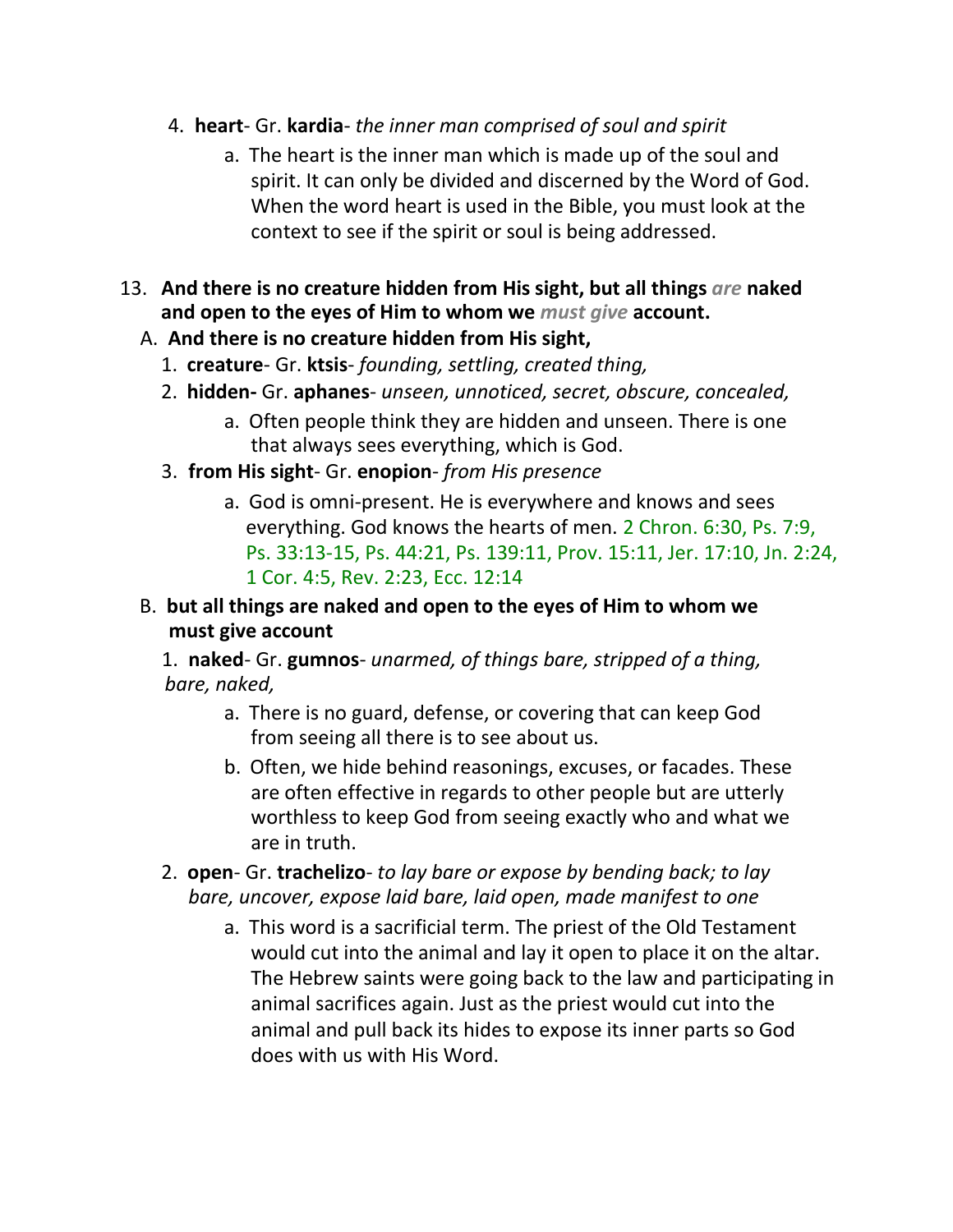- b. God peels back the reasonings, excuses, and facades, to see the truth about us. One of the things that God pulled back in the Hebrew saints was a hard heart of unbelief. They proclaimed they wanted to honor God by following the law, but really it was a guise to hide their hard heart of unbelief. It is possible to hide under the law, but not possible to hide under grace. You cannot receive grace and have a hard heart of unbelief.
- 3. **eyes of Him** Gr. **opthalmos** *we get ophthmology from this word* a. Ps. 15:3,
- 4. **give account** Gr. **logos** *reckoning, account, explanation, reason, ground,*
	- a. There will be a day of reckoning. Many today teach that we will not have to give account of ourselves to God. This notion is not biblical. 1 Cor. 3:10-15, 2 Cor. 5:10, Romans 14:10
	- b. We will not have to account for our sins, because they were accounted to Jesus on the cross. Jn. 5:24 We will have to account for our works and what quality they were. This is the basis for rewards or loss.
- 14. **Seeing then that we have a great High Priest who has passed through the heavens, Jesus the Son of God, let us hold fast** *our* **confession.**
	- A. **Seeing then that we have a great High Priest who has passed through the heavens**,
		- 1. **Seeing then** a connection with the last verse.
		- 2. **great** Gr. **megas** *vast, high, mighty, strong, of style- impressive,*
			- a. The High Priest in the Old Testament was a mere man with all the limitations of man. The resurrected Lord Jesus Christ is God in the flesh and is omniscient and omnipresent! How great He is!
		- 3. **High Priest-** Gr. **archieurus** chief priest, first in rank
			- a. Jesus is not a High Priest after the order of Aaron, but of Melchisidek.
		- 4. **passed**  Gr. **dierchomai-** *pass through, complete, reach, arrive at*
			- a. Jesus passed through the heavens and completed His mission!
		- 5. **the heavens**
			- a. There are three heavens in scripture- the expanse of air above the earth, space, and the abode of God- Paradise.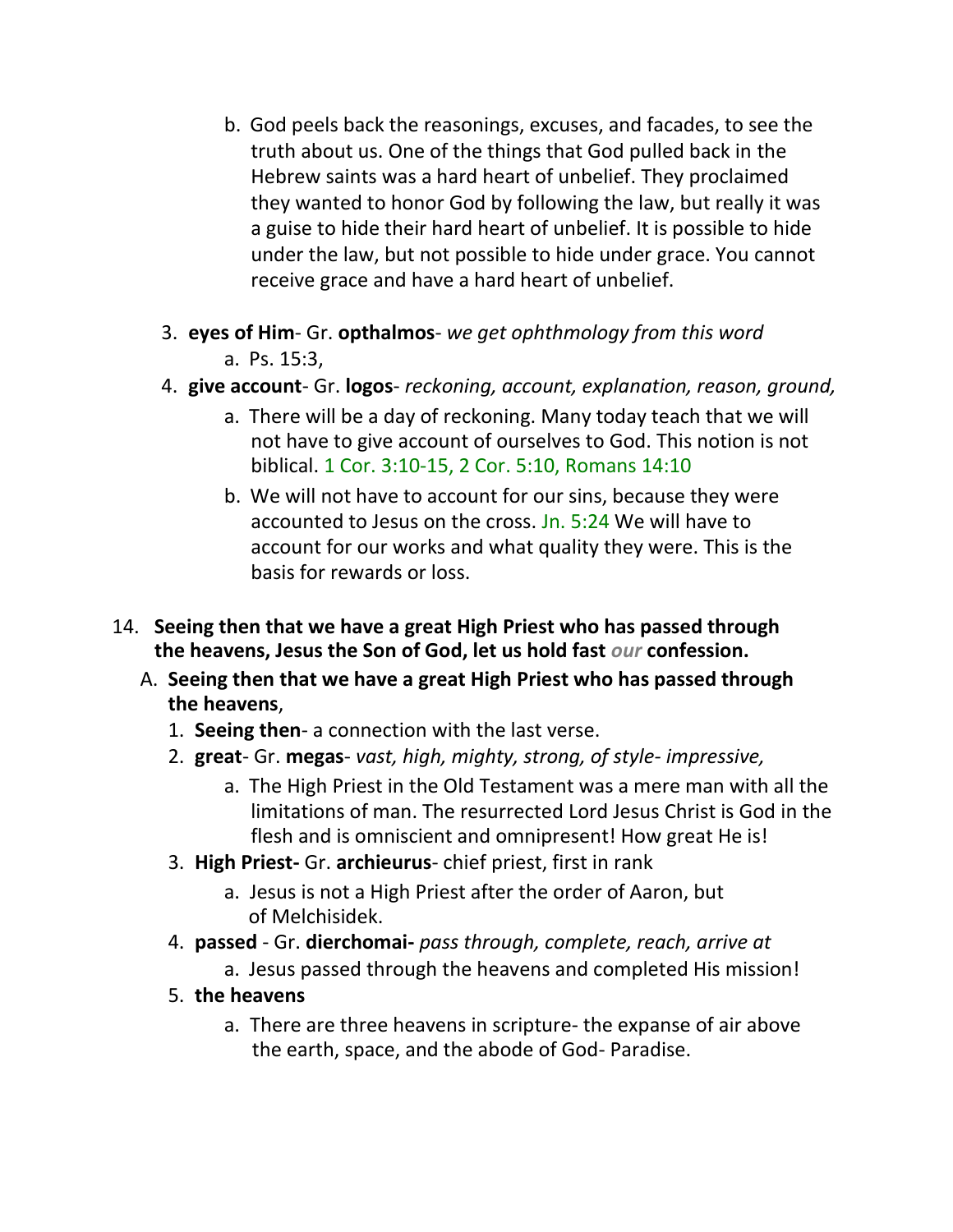#### B. **Jesus the Son of God**,

1. Our High Priest is the Son of God! He represents us before the Father.

#### C. **let us hold fast our confession**

- 1. **hold fast** Gr. **krateo** *to be strong, powerful, to be lord or master of, rule over, conquer, prevail, get the upper hand, get possession of, seize, win, and keep, endure,*
	- a. We need to be the master over our confession and words we speak. We cannot tame the tongue, but the Holy Spirit can! When we line our confession up to the word of God then we will prevail and get the upper hand over the things that come against us! We win by the blood of the Lamb and the word of our testimony!
	- b. Paul repeatedly tells the Hebrews to hang on to their confidence. We do this by hanging on to our confession. Heb 3:6, Heb 3:14, Heb 10:23
- 2. **confession** Gr. **homologia** *to say the same thing, agreement, assent, admission, concession, compact*
	- a. We need to say the same thing God says. When we do, we come into a compact with God and His Word! The Word will work and fight for us!
- 15. **For we do not have a High Priest who cannot sympathize with our weaknesses, but was in all** *points* **tempted as** *we are, yet* **without sin.**
	- A. **For we do not have a High Priest who cannot sympathize with our weaknesses,**
		- 1. **sympathize** Gr. **sumpatheo** *to be sympathetically affected, feel for*
			- a. Jesus could sympathize with us because He took on flesh and blood and experienced life as a man. Heb. 5:2
		- 2. **weaknesses** Gr. **astheneia** *want of strength, weakness, feebleness, to be needy, not to be able, decline,*
	- B. **but was in all points tempted as we are,**
		- 1. **all points** Gr. **kata pas-** *according to all things or ways*
			- a. All temptations fall under three main categories- the lust of the flesh, the lust of the eyes, and the pride of life. 1 John 2:16 Jesus was tempted in all three areas many times in His life and ministry.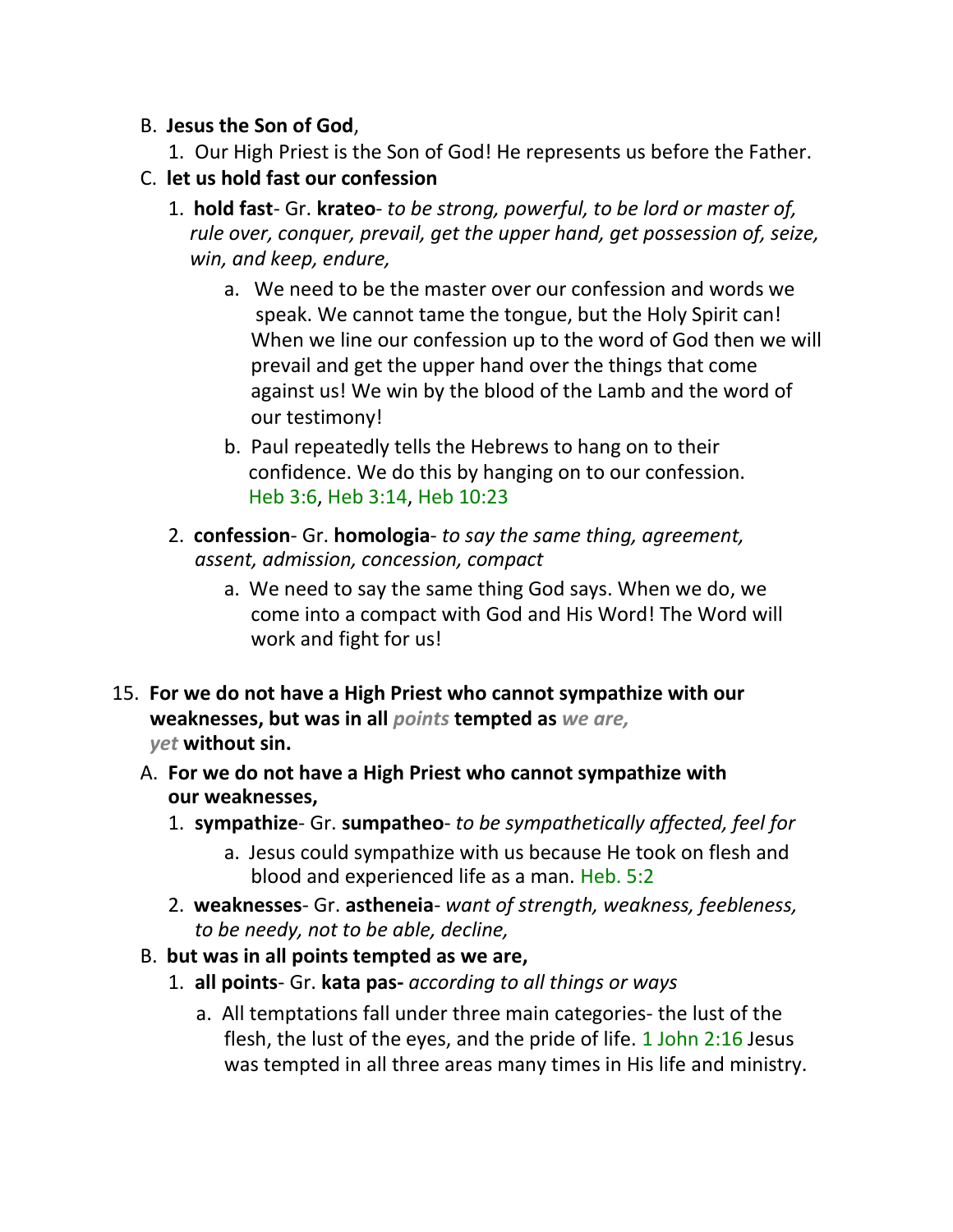[Luke 22:28 -There is no mention of the disciples being with Jesus in the wilderness, so this means He was tempted at other times] He overcame these three areas of temptation as we see with the three temptations in the wilderness.

- 2. **tempted** Gr. **peirazo-** *to try, to test to find the breaking point, make proof or trial of*
	- a. Jesus was tempted in all points and overcame. He will cause us to overcome as well as we depend upon Him. Heb. 2:18
- C. **yet without sin**
	- 1. **without sin** Gr. **choris hamartia** *apart from missing the mark*
		- a. Jesus never sinned in word, thought, or deed. That is what qualified Him to be the spotless Lamb of God that could be our perfect sacrifice. Heb. 7:26, John 8:46, 2 Cor. 5:21, 1 Pet. 2:22, 1 John 3:5

#### 16. **Let us therefore come boldly to the throne of grace, that we may obtain mercy and find grace to help in time of need.**

## A. **Let us therefore come boldly to the throne of grace,**

- 1. **boldly** Gr. **parrhesia** *outspokenness, frankness, freedom of speech, freedom of action, permission, liberality, lavishness,*
	- a. Heb. 13:6
	- b. We access the throne by the words of faith out of our mouth!
- 2. **throne** Gr. **thronos**
	- a. Grace is based upon authority. Authority is based upon righteousness. Ps. 97:2, Prov. 16:12, Prov. 25:5
	- b. We can come boldly to the throne of grace because we have become righteous in Christ Jesus! Heb. 10:22, Heb. 3:12
- 3. **grace** Gr. **charis**
- B. **that we may obtain mercy and find grace to help in time of need.**
	- 1. **obtain mercy** Gr. **lambano eleos**
		- a. Grace is giving what you do not deserve, and mercy is not giving what you do deserve. Thank God we can have grace AND mercy! 1 Pet. 2:10